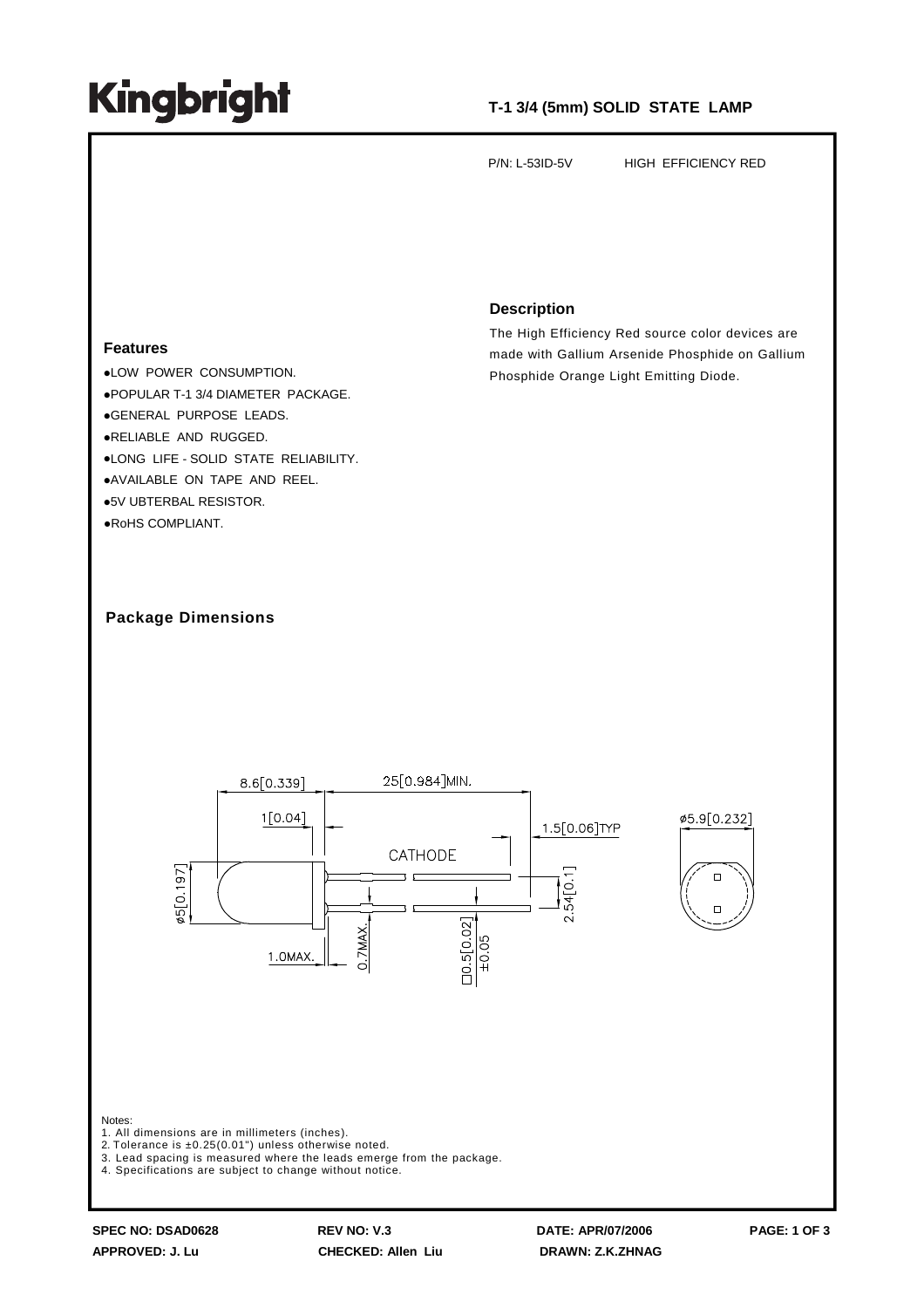## **Kingbright**

#### **Selection Guide** Part No.  $\qquad \qquad$  Dice **Lens Type Iv (mcd) [2] V=5V Viewing Angle [1] Min. Typ. 2** θ **1/2** L-53ID-5V **HIGH EFFICIENCY RED (GaAsP/GaP)** RED DIFFUSED 12 30 60<sup>°</sup>

Notes:

1. θ1/2 is the angle from optical centerline where the luminous intensity is 1/2 the optical centerline value. 2.Luminous Intensity / Luminous Flux: +/-15%.

## **Electrical / Optical Characteristics at TA=25°C**

| Symbol            | <b>Parameter</b>         | <b>Device</b>              | Typ. | Max. | Units | <b>Test Conditions</b> |
|-------------------|--------------------------|----------------------------|------|------|-------|------------------------|
| $\lambda$ peak    | Peak Wavelength          | High Efficiency Red        | 627  |      | nm    | $VF=5V$                |
| $\lambda$ D $[1]$ | Dominant Wavelength      | <b>High Efficiency Red</b> | 625  |      | nm    | $VF = 5V$              |
| Δλ1/2             | Spectral Line Half-width | High Efficiency Red        | 45   |      | nm    | $VF = 5V$              |
| IF                | <b>Forward Current</b>   | High Efficiency Red        | 13   | 17.5 | mA    | $VF=5V$                |
| <b>IR</b>         | <b>Reverse Current</b>   | High Efficiency Red        |      | 10   | uA    | $V_{R=5V}$             |

Note:

1. Wavelength: +/-1nm.

### **Absolute Maximum Ratings at TA=25°C**

| <b>Parameter</b>                       | <b>High Efficiency Red</b> | <b>Units</b> |  |  |  |
|----------------------------------------|----------------------------|--------------|--|--|--|
| Power dissipation                      | 85                         | mW           |  |  |  |
| <b>Forward Voltage</b>                 | 6                          |              |  |  |  |
| Reverse Voltage                        | 5                          |              |  |  |  |
| <b>Operating Temperature</b>           | -40°C To +70°C             |              |  |  |  |
| Storage Temperature                    | -40°C To $+85^{\circ}$ C   |              |  |  |  |
| Lead Solder Temperature[1]             | 260°C For 3 Seconds        |              |  |  |  |
| Lead Solder Temperature <sup>[2]</sup> | 260°C For 5 Seconds        |              |  |  |  |

Notes:

1. 2mm below package base.

2. 5mm below package base.